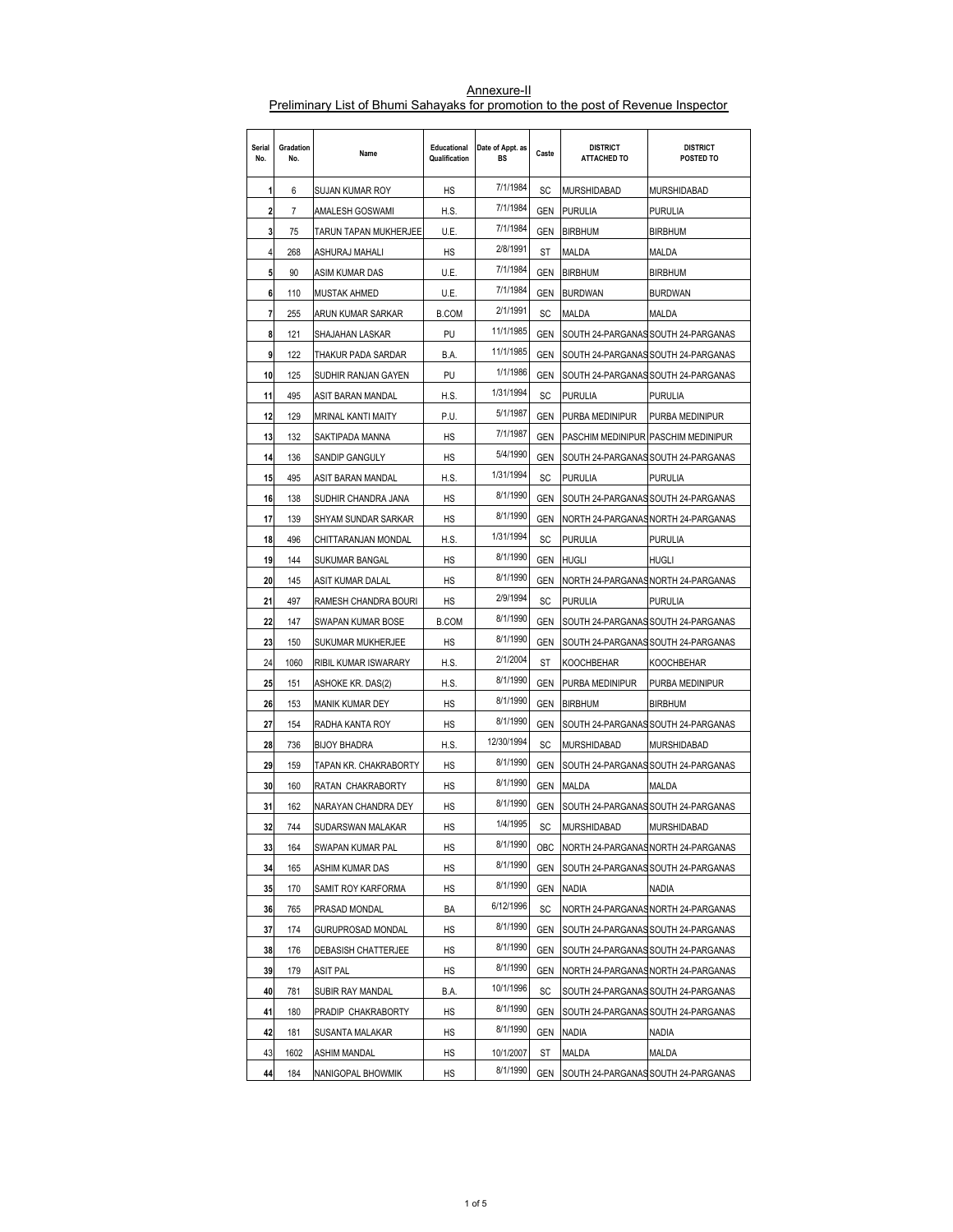| Serial<br>No. | Gradation<br>No. | Name                    | Educational<br>Qualification | Date of Appt. as<br><b>BS</b> | Caste      | <b>DISTRICT</b><br><b>ATTACHED TO</b> | <b>DISTRICT</b><br>POSTED TO        |
|---------------|------------------|-------------------------|------------------------------|-------------------------------|------------|---------------------------------------|-------------------------------------|
| 45            | 189              | BIJOY KR PAL            | BA                           | 8/1/1990                      | <b>GEN</b> | <b>BIRBHUM</b>                        | <b>BIRBHUM</b>                      |
| 46            | 192              | RANJIT KR BISWAS        | B.A.                         | 8/1/1990                      | <b>GEN</b> |                                       | NORTH 24-PARGANAS NORTH 24-PARGANAS |
| 47            | 787              | TARAPADA RAJAK          | HS                           | 12/6/1996                     | SC         | <b>PURULIA</b>                        | <b>PURULIA</b>                      |
| 48            | 194              | BIMAL KRISHNA GHOSH     | HS                           | 8/1/1990                      | GEN        |                                       | SOUTH 24-PARGANAS SOUTH 24-PARGANAS |
| 49            | 195              | BISHNUPADA DAS          | B.A.                         | 8/1/1990                      | GEN        | MURSHIDABAD                           | MURSHIDABAD                         |
| 50            | 205              | SWAPNA (THAKUR) CHATTE  | HS                           | 8/1/1990                      | GEN        | <b>BURDWAN</b>                        | <b>BURDWAN</b>                      |
| 51            | 799              | <b>SUKDEV MANDAL</b>    | H.S.                         | 2/3/1997                      | SC         | MURSHIDABAD                           | MURSHIDABAD                         |
| 52            | 210              | NARAYAN CHATTERJEE      | B.A.                         | 1/11/1991                     | GEN        | <b>MALDA</b>                          | MALDA                               |
| 53            | 211              | ABDUL JALIL             | HS                           | 1/11/1991                     | GEN        | MALDA                                 | MALDA                               |
| 54            | 1678             | RAJIB BARUA             | B.COM.                       | 2/19/2008                     | ST         |                                       | SOUTH 24-PARGANAS SOUTH 24-PARGANAS |
| 55            | 212              | DILIP KUMAR DUTTA       | HS                           | 1/11/1991                     | GEN        | MALDA                                 | MALDA                               |
| 56            | 213              | SANDIP KUMAR DAS        | HS                           | 1/11/1991                     | GEN        | MALDA                                 | MALDA                               |
| 57            | 800              | PARIMAL BARMAN          | МA                           | 2/4/1997                      | SC         | <b>KOOCHBEHAR</b>                     | KOOCHBEHAR                          |
| 58            | 214              | DIBAKAR DAS SARKAR      | <b>B.COM</b>                 | 1/11/1991                     | GEN        | MALDA                                 | MALDA                               |
| 59            | 215              | PARIMAL PARIAL          | <b>BSC</b>                   | 1/11/1991                     | GEN        | MALDA                                 | MALDA                               |
| 60            | 220              | <b>BARUN KUMAR DAS</b>  | HS                           | 1/17/1991                     | GEN        | <b>MALDA</b>                          | MALDA                               |
| 61            | 818              | DIPANKAR SARKAR         | BA                           | 7/15/1997                     | SC         | MALDA                                 | MALDA                               |
| 62            | 221              | ASIT KUMAR DAS          | HS                           | 1/17/1991                     | GEN        | MALDA                                 | MALDA                               |
| 63            | 222              | SERAJUL HAQUE           | B.A.                         | 1/17/1991                     | GEN        | MALDA                                 | MALDA                               |
| 64            | 223              | HIMANGSHU KUMAR GOSW    | HS                           | 1/18/1991                     | GEN        | MALDA                                 | MALDA                               |
| 65            | 827              | PRADYOT SAHA            | HS                           | 9/1/1997                      | SC         | <b>BIRBHUM</b>                        | <b>BIRBHUM</b>                      |
| 66            | 224              | SUBRATA DAS             | HS                           | 1/18/1991                     | <b>GEN</b> | MALDA                                 | MALDA                               |
| 67            | 225              | ABDUR RASHID SHAIKH     | HS                           | 1/19/1991                     | <b>GEN</b> | <b>MURSHIDABAD</b>                    | MURSHIDABAD                         |
| 68            | 831              | PALASH HALDER           | H.S                          | 9/11/1997                     | SC         |                                       | SOUTH 24-PARGANAS SOUTH 24-PARGANAS |
| 69            | 226              | DIPANKAR DASGUPTA       | HS                           | 1/19/1991                     | GEN        | MALDA                                 | Malda                               |
| 70            | 227              | TUSAR KANTI MAZUMDER    | HS                           | 1/19/1991                     | GEN        | MALDA                                 | MALDA                               |
| 71            | 840              | NANI ROY                | B.A.                         | 1/20/1998                     | SC         | JALPAIGURI                            | JALPAIGURI                          |
| 72            | 228              | MAKHAN CH. MISRA        | HS                           | 1/19/1991                     | GEN        | MALDA                                 | <b>MALDA</b>                        |
| 73            | 229              | TRIDIP KUMAR SARKAR     | <b>B.COM</b>                 | 1/19/1991                     | GEN        | <b>MALDA</b>                          | <b>MALDA</b>                        |
| 74            | 1708             | NITYANANDA MUDI         | HS                           | 9/21/2007                     | ST         | PURULIA                               | <b>PURULIA</b>                      |
| 75            | 232              | PRADIP SENGUPTA         | HS                           | 1/24/1991                     | GEN        | MALDA                                 | MALDA                               |
| 76            | 234              | SIDDHARTHA MAZUMDER     | HS                           | 1/24/1991                     |            | GEN MALDA                             | MALDA                               |
| 77            | 235              | DEBASISH BANDYOPADHYA   | B.A.                         | 1/31/1991                     | GEN        | <b>BANKURA</b>                        | BANKURA                             |
| 78            | 850              | KOUSHIK DAS             | BA                           | 4/2/1998                      | SC         | <b>KOOCHBEHAR</b>                     | KOOCHBEHAR                          |
| 79            | 237              | SAMBHU NATH BOKSI       | B.A.                         | 1/31/1991                     | GEN        | <b>BANKURA</b>                        | BANKURA                             |
| 80            | 238              | ASIM KUMAR CHATTERJEE   | НS                           | 1/31/1991                     | GEN        | <b>BANKURA</b>                        | <b>BANKURA</b>                      |
| 81            | 239              | SUBHASIS SINHA ROY      | НS                           | 1/31/1991                     | GEN        | <b>BANKURA</b>                        | BANKURA                             |
| 82            | 878              | SABITRI LAMGADEY (BHUSA | BA                           | 1/18/2001                     | SC         | DARJEELING                            | DARJEELING                          |
| 83            | 240              | SHYAMA PRASAD MISHRA    | B.SC                         | 1/31/1991                     | GEN        | <b>BANKURA</b>                        | <b>BANKURA</b>                      |
| 84            | 241              | ABDUL RAHAMAN MIDDYA    | <b>B.COM</b>                 | 1/31/1991                     | GEN        | <b>BANKURA</b>                        | BANKURA                             |
| 85            | 243              | PARIMAL DHUA            | <b>B.COM</b>                 | 2/1/1991                      | GEN        | <b>BANKURA</b>                        | BANKURA                             |
| 86            | 901              | NIRMAL CHANDRA ROY      | НS                           | 7/1/2002                      | SC         | JALPAIGURI                            | JALPAIGURI                          |
| 87            | 244              | NRIPENDRA NATH KARMAK   | НS                           | 2/1/1991                      | GEN        | <b>BANKURA</b>                        | BANKURA                             |
| 88            | 245              | BIMALENDU MUKHERJEE     | НS                           | 2/1/1991                      | GEN        | <b>BANKURA</b>                        | BANKURA                             |
| 89            | 246              | NIRAD BARAN RAY         | НS                           | 2/1/1991                      | GEN        | MALDA                                 | MALDA                               |
| 90            | 919              | RUPALI CHOWDHURY        | HS                           | 9/5/2002                      | SC         | MURSHIDABAD                           | MURSHIDABAD                         |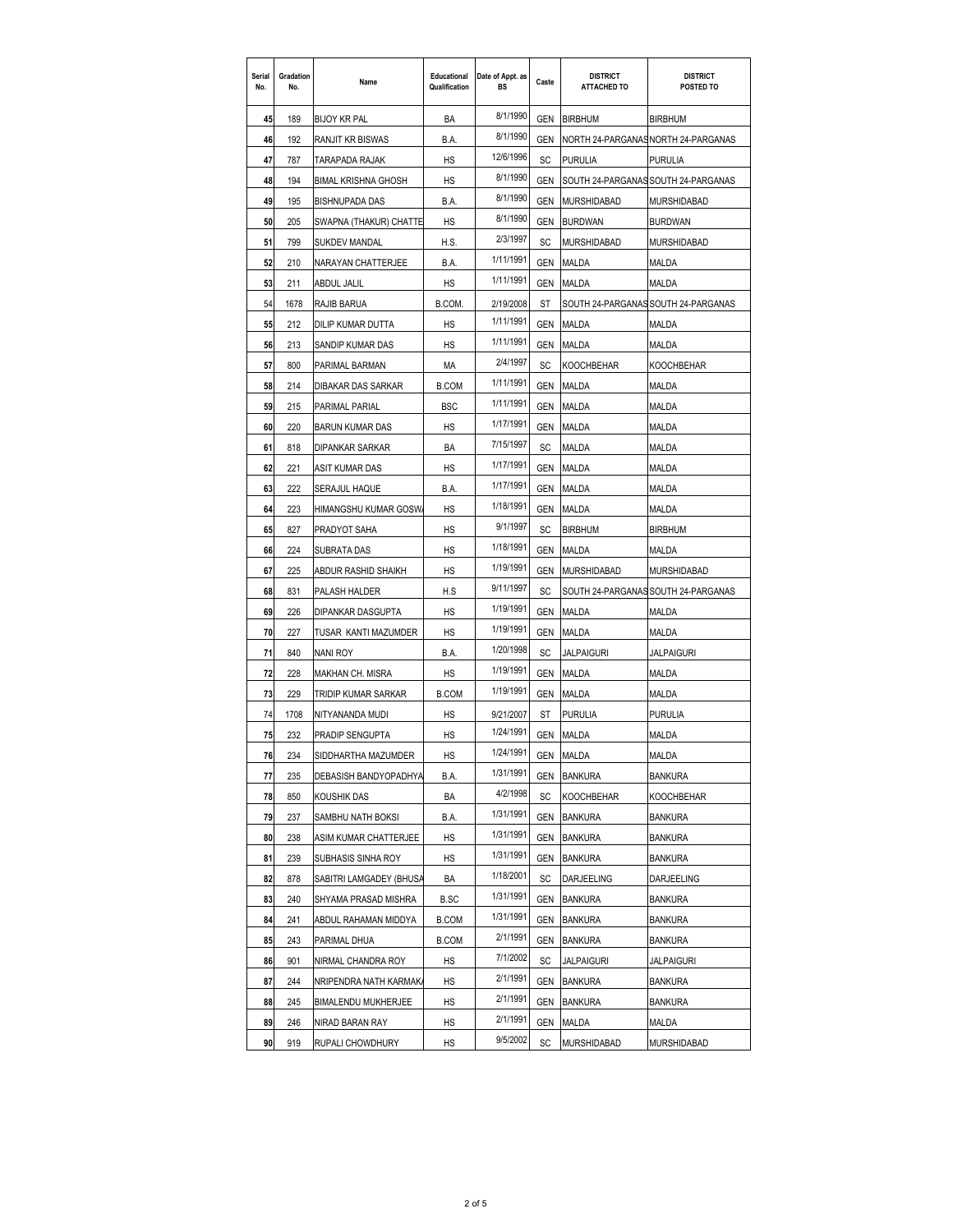| Serial<br>No. | Gradation<br>No. | Name                   | Educational<br>Qualification | Date of Appt. as<br>BS | Caste      | <b>DISTRICT</b><br><b>ATTACHED TO</b> | <b>DISTRICT</b><br>POSTED TO |
|---------------|------------------|------------------------|------------------------------|------------------------|------------|---------------------------------------|------------------------------|
| 91            | 247              | SUDHANSU SEKHAR KHAN   | <b>HS</b>                    | 2/1/1991               | <b>GEN</b> | <b>BANKURA</b>                        | BANKURA                      |
| 92            | 248              | DULAL CHANDRA MISRA    | HS                           | 2/1/1991               | GEN        | <b>BANKURA</b>                        | <b>BANKURA</b>               |
| 93            | 1710             | UTTAM HANSDA           | BA                           | 11/27/2007             | ST         | <b>HOWRAH</b>                         | HOWRAH                       |
| 94            | 249              | GURUDAS HAJRA          | НS                           | 2/1/1991               | GEN        | <b>BANKURA</b>                        | BANKURA                      |
| 95            | 250              | AJIT KUMAR HAZRA       | B.A.                         | 2/1/1991               | GEN        | <b>BANKURA</b>                        | <b>BANKURA</b>               |
| 96            | 251              | DHIRENDRA NATH GORAI   | <b>B.COM</b>                 | 2/1/1991               | OBC        | <b>BANKURA</b>                        | BANKURA                      |
| 97            | 925              | Nirendra Nath Mistry   | HS                           | 1/10/2003              | Sc         | MURSHIDABAD                           | MURSHIDABAD                  |
| 98            | 252              | SIDDHARTHA SANKAR DEY  | <b>B.COM</b>                 | 2/1/1991               | GEN        | <b>BANKURA</b>                        | BANKURA                      |
| 99            | 253              | MD. ABDUS SATTAR       | BA                           | 2/1/1991               | GEN        | MALDA                                 | MALDA                        |
| 100           | 256              | SUBAL CHANDRA CHOWNI   | HS                           | 2/1/1991               | GEN        | <b>BANKURA</b>                        | <b>BANKURA</b>               |
| 101           | 933              | JITENDRA ADHIKARY      | HS                           | 10/10/2003             | SC         | JALPAIGURI                            | JALPAIGURI                   |
| 102           | 259              | BIJIT KUMAR ROYCHOWDHI | <b>B.COM</b>                 | 2/1/1991               | GEN        | MALDA                                 | MALDA                        |
| 103           | 260              | MD. BADIRUDDIN         | B.A.                         | 2/2/1991               | GEN        | <b>MALDA</b>                          | MALDA                        |
| 104           | 1715             | RABI NATH RAVA         | H.S.                         | 29/10/2008             | ST         | <b>KOOCHBEHAR</b>                     | KOOCHBEHAR                   |
| 105           | 261              | MD.MAHIRUDDIN AHAMED   | HS                           | 2/2/1991               | GEN        | MALDA                                 | MALDA                        |
| 106           | 262              | NIHAR RANJAN DUTTA     | <b>B.SC</b>                  | 2/4/1991               | OBC        | <b>BANKURA</b>                        | BANKURA                      |
| 107           | 947              | GOPAL DAS              | HS                           | 11/5/2003              | SC         | <b>BURDWAN</b>                        | <b>BURDWAN</b>               |
| 108           | 264              | JITEN KUMAR DUTTA      | <b>B.COM</b>                 | 2/5/1991               | GEN        | BANKURA                               | BANKURA                      |
| 109           | 265              | BHOLANATH SARKAR       | <b>B.COM</b>                 | 2/7/1991               | GEN        | <b>BANKURA</b>                        | <b>BANKURA</b>               |
| 110           | 266              | KEDAR NARAYAN PALIT    | U.E.                         | 2/8/1991               | GEN        | <b>BANKURA</b>                        | <b>BANKURA</b>               |
| 111           | 948              | <b>MILI MONDAL</b>     | HS                           | 11/6/2003              | SC         | <b>BURDWAN</b>                        | BURDWAN                      |
| 112           | 270              | JOYDEV DAS             | HS                           | 2/11/1991              | OBC        | <b>BANKURA</b>                        | <b>BANKURA</b>               |
| 113           | 275              | AHINDRA NATH PATRA     | B.A.                         | 2/21/1991              | GEN        | <b>HOWRAH</b>                         | HOWRAH                       |
| 114           | 276              | TAPAN GOSWAMI          | <b>B.COM Pt-I</b>            | 2/21/1991              | GEN        | <b>HOWRAH</b>                         | HOWRAH                       |
| 115           | 973              | AMBICKA METE           | B.A.                         | 12/11/2003             | SC         | <b>BURDWAN</b>                        | <b>BURDWAN</b>               |
| 116           | 277              | PRANAB KR SARKAR       | <b>B.COM</b>                 | 2/21/1991              | GEN        | <b>HOWRAH</b>                         | HOWRAH                       |
| 117           | 278              | MOSIUR RAHAMAN MOLLA   | <b>B.COM LLB</b>             | 2/22/1991              | GEN        | <b>HOWRAH</b>                         | <b>HOWRAH</b>                |
| 118           | 989              | Kishori Mohon Saha     | Hs                           | 1/1/2004               | Sc         | MURSHIDABAD                           | MURSHIDABAD                  |
| 119           | 279              | SAIBAL KUMAR BOSE      | HS                           | 2/25/1991              | GEN        | <b>HOWRAH</b>                         | HOWRAH                       |
| 120           | 280              | MD. ALAUDDIN           | B.A                          | 2/25/1991              | GEN        | MALDA                                 | MALDA                        |
| 121           | 993              | TAPAN ADHIKARI         | HS                           | 1/1/2004               | SC         | <b>DARJEELING</b>                     | DARJEELING                   |
| 122           | 281              | <b>MRITYUNJOY ADAK</b> | <b>B.COM</b>                 | 2/26/1991              | GEN        | <b>HOWRAH</b>                         | <b>HOWRAH</b>                |
| 123           | 282              | LAKSHMI PADA MALLICK   | НS                           | 2/26/1991              | GEN        | <b>HOWRAH</b>                         | HOWRAH                       |
| 124           | 1852             | PRASANTA MURMU         | HS                           | 10/13/2008             | ST         | <b>BANKURA</b>                        | BANKURA                      |
| 125           | 284              | GANESH CHANDRA ROY     | <b>B.COM</b>                 | 3/14/1991              | GEN        | <b>HOWRAH</b>                         | HOWRAH                       |
| 126           | 285              | SANTANU CHAKRABORTY    | <b>B.COM</b>                 | 3/14/1991              | GEN        | <b>HOWRAH</b>                         | HOWRAH                       |
| 127           | 286              | BHAKTI BINODE ROY      | B.SC                         | 3/14/1991              | GEN        | <b>HOWRAH</b>                         | <b>HOWRAH</b>                |
| 128           | 1018             | KAMAL RANJAN DAS       | B.A.                         | 2/1/2004               | SC         | <b>NADIA</b>                          | Nadia                        |
| 129           | 288              | BISHNU PADA ROY        | BA                           | 6/3/1991               | GEN        | MALDA                                 | MALDA                        |
| 130           | 292              | PARTHA BISWAS          | НS                           | 11/18/1991             | GEN        | NADIA                                 | Nadia                        |
| 131           | 293              | PRASANTA SAHOO         | НS                           | 12/9/1991              | GEN        | PURBA MEDINIPUR                       | PURBA MEDINIPUR              |
| 132           | 1028             | LAKSHMAN SARKAR        | H.S.                         | 2/1/2004               | SC         | NADIA                                 | NADIA                        |
| 133           | 294              | MANOTOSH SARKAR        | НS                           | 12/13/1991             | GEN        | <b>NADIA</b>                          | Nadia                        |
| 134           | 296              | PARTHA PRATIM PAUL     | B.A.                         | 12/13/1991             | OBC        | NADIA                                 | <b>NADIA</b>                 |
| 135           | 297              | JAYANTA DUTTA          | <b>B.COM</b>                 | 12/13/1991             | GEN        | NADIA                                 | Nadia                        |
| 136           | 1029             | MANICK CH. HALDER      | H.S.                         | 2/1/2004               | SC         | NADIA                                 | Nadia                        |
| 137           | 298              | SUDIPTA BHATTACHARYA   | HS                           | 12/13/1991             | GEN        | NADIA                                 | Nadia                        |
| 138           | 299              | DIPENDRA CHAKRABORTY   | <b>B.COM</b>                 | 12/16/1991             | GEN        | <b>NADIA</b>                          | Nadia                        |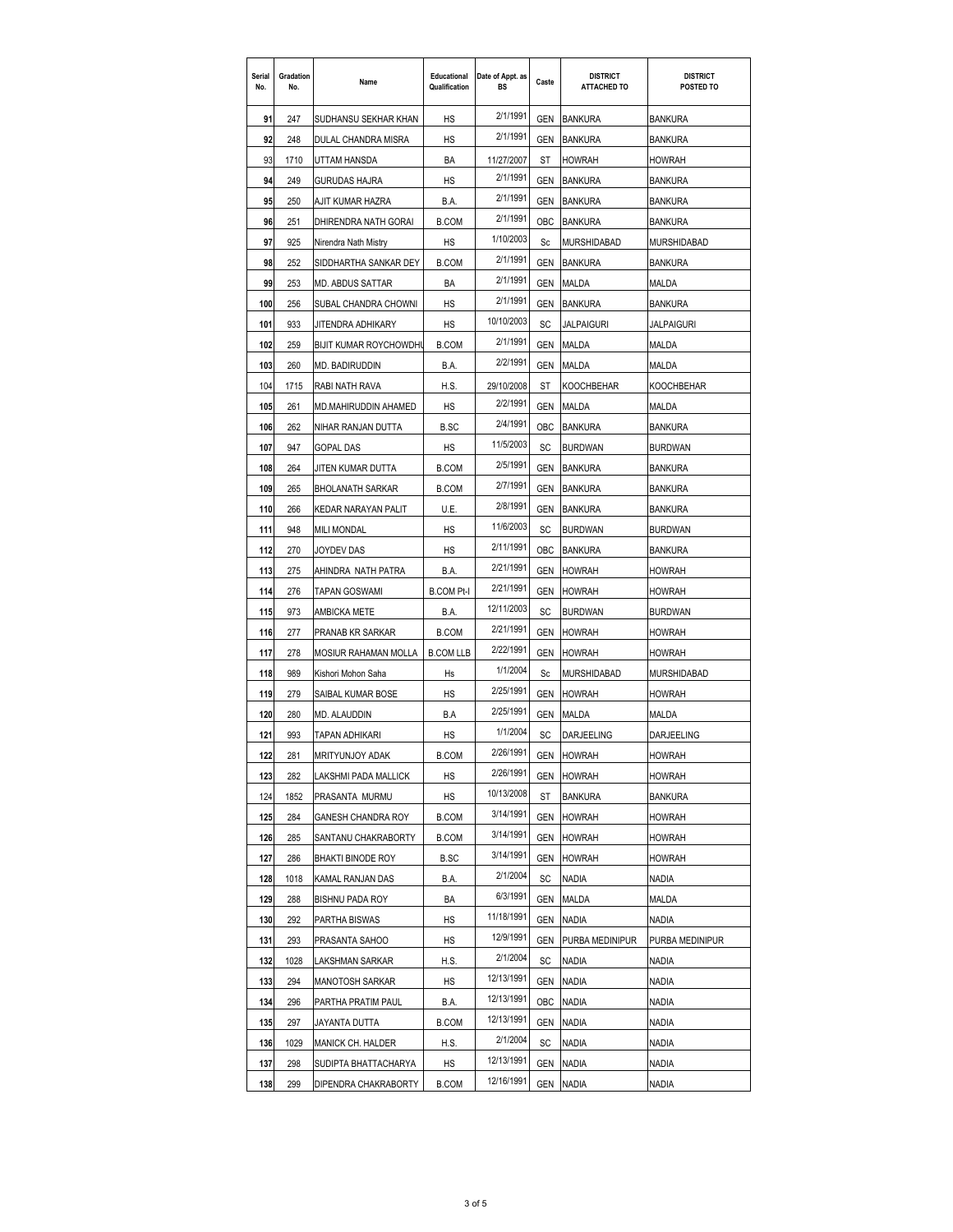| Serial<br>No. | Gradation<br>No. | Name                     | Educational<br>Qualification | Date of Appt. as<br>BS | Caste      | <b>DISTRICT</b><br><b>ATTACHED TO</b> | <b>DISTRICT</b><br>POSTED TO       |
|---------------|------------------|--------------------------|------------------------------|------------------------|------------|---------------------------------------|------------------------------------|
| 139           | 300              | PRANAB BHOWMICK          | HS                           | 12/16/1991             | GEN        | <b>NADIA</b>                          | Nadia                              |
| 140           | 1038             | DILIP KR. MALLICK        | H.S.                         | 2/1/2004               | SC         | <b>NADIA</b>                          | <b>NADIA</b>                       |
| 141           | 303              | ALPANA BASU              | B.A.                         | 2/10/1992              | <b>GEN</b> | PASCHIM MEDINIPUR PASCHIM MEDINIPUR   |                                    |
| 142           | 304              | MANAS KR. MISHRA         | НS                           | 2/11/1992              | GEN        | PASCHIM MEDINIPUR PASCHIM MEDINIPUR   |                                    |
| 143           | 1878             | SIDHU MANDI              | HS                           | 7/15/2009              | ST         | PASCHIM MEDINIPUR PASCHIM MEDINIPUR   |                                    |
| 144           | 307              | BIKASH CHANDRA NAYAK     | <b>HS</b>                    | 3/25/1992              | GEN        | PURBA MEDINIPUR                       | PURBA MEDINIPUR                    |
| 145           | 309              | ABDUL RASHID SHAIKH      | HS                           | 4/2/1992               | GEN        | NADIA                                 | NADIA                              |
| 146           | 311              | <b>BISWANATH GARAI</b>   | <b>B.COM</b>                 | 4/22/1992              | GEN        | <b>BANKURA</b>                        | BANKURA                            |
| 147           | 1039             | SUKHARANJAN DEURI        | H.S.                         | 2/1/2004               | SC         | Nadia                                 | Nadia                              |
| 148           | 312              | APURBA KUMAR DATTA       | <b>B.COM</b>                 | 4/29/1992              | GEN        | JALPAIGURI                            | JALPAIGURI                         |
| 149           | 315              | PRADYUT KUMAR CHATTER    | HS                           | 4/29/1992              | GEN        | <b>JALPAIGURI</b>                     | <b>JALPAIGURI</b>                  |
| 150           | 316              | ASHIM SENGUPTA           | <b>HS</b>                    | 4/29/1992              | GEN        | JALPAIGURI                            | JALPAIGURI                         |
| 151           | 1046             | NIKHIL CHANDRA DAS       | H.S.                         | 2/1/2004               | SC         | KOOCHBEHAR                            | KOOCHBEHAR                         |
| 152           | 318              | KAMAL KANTI KARMAKAR     | B.A.                         | 4/29/1992              | GEN        | JALPAIGURI                            | Jalpaiguri                         |
| 153           | 319              | RANJAN KUMAR DUTTA       | HS                           | 4/29/1992              | GEN        | <b>JALPAIGURI</b>                     | JALPAIGURI                         |
| 154           | 1979             | <b>BRAHAMA DEV ORAON</b> | HS                           | 7/1/2010               | ST         | MALDA                                 | MALDA                              |
| 155           | 320              | SAMIR RANJAN RAY         | B.A.                         | 4/29/1992              | <b>GEN</b> | <b>KOOCHBEHAR</b>                     | KOOCHBEHAR                         |
| 156           | 321              | GITASHREE BHATTACHARJI   | B.SC                         | 4/29/1992              | GEN        | <b>JALPAIGURI</b>                     | JALPAIGURI                         |
| 157           | 1047             | PRABASI KARJEE (BARMAN   | P.U.                         | 2/1/2004               | SC         | KOOCHBEHAR                            | KOOCHBEHAR                         |
| 158           | 322              | ANUP KUMAR DAS           | B.A.                         | 4/29/1992              | GEN        | JALPAIGURI                            | JALPAIGURI                         |
| 159           | 323              | SWETA SENGUPTA           | B.A.                         | 4/29/1992              | GEN        | <b>JALPAIGURI</b>                     | <b>JALPAIGURI</b>                  |
| 160           | 324              | PRITHWISH KAR            | <b>B.COM</b>                 | 4/29/1992              | GEN        | JALPAIGURI                            | JALPAIGURI                         |
| 161           | 1057             | SUBHAS CH. ROY           | HS                           | 2/1/2004               | SC         | KOOCHBEHAR                            | KOOCHBEHAR                         |
| 162           | 325              | RATAN BANIK              | НS                           | 4/29/1992              | GEN        | JALPAIGURI                            | Jalpaiguri                         |
| 163           | 326              | SIPRA GUHA               | B.A.                         | 4/29/1992              | GEN        | JALPAIGURI                            | JALPAIGURI                         |
| 164           | 327              | PRANAB RANJAN DUTTA BIS  | <b>B.COM</b>                 | 4/29/1992              | GEN        | <b>JALPAIGURI</b>                     | <b>JALPAIGURI</b>                  |
| 165           | 1092             | <b>GAUTAM BISWAS</b>     | B.A.                         | 2/1/2004               | SC         | NADIA                                 | <b>NADIA</b>                       |
| 166           | 328              | <b>BIJOYA CHOWDHURY</b>  | <b>B.SC</b>                  | 4/29/1992              | <b>GEN</b> | JALPAIGURI                            | <b>JALPAIGURI</b>                  |
| 167           | 329              | GOUTAM SINGHA            | <b>B.COM</b>                 | 4/29/1992              | GEN        | <b>BANKURA</b>                        | BANKURA                            |
| 168           | 1104             | ASHIT KR DAS             | HS                           | 2/1/2004               | SC         |                                       | NORTH 24-PARGANASNORTH 24-PARGANAS |
| 169           | 330              | SUBIR SARKAR             | <b>B.COM</b>                 | 4/30/1992              | GEN        | <b>JALPAIGURI</b>                     | <b>JALPAIGURI</b>                  |
| 170           | 331              | KALPANA DAS (SARKAR)     | НS                           | 4/30/1992              | GEN        | JALPAIGURI                            | <b>JALPAIGURI</b>                  |
| 171           | 1106             | DURGA GAIN BISWAS        | PU                           | 2/1/2004               | SC         |                                       | NORTH 24-PARGANASNORTH 24-PARGANAS |
| 172           | 332              | SABITA PAUL              | B.A.                         | 4/30/1992              | GEN        | <b>JALPAIGURI</b>                     | JALPAIGURI                         |
| 173           | 333              | RINA CHATTERJEE          | <b>B.COM</b>                 | 4/30/1992              | GEN        | <b>BIRBHUM</b>                        | <b>BIRBHUM</b>                     |
| 174           | 1990             | JIGMI SHERPA             | I.SC                         | 8/20/2010              | ST         | DARJEELING                            | DARJEELING                         |
| 175           | 335              | PURNENDU DEBNATH         | B.A.                         | 5/4/1992               | GEN        | <b>JALPAIGURI</b>                     | JALPAIGURI                         |
| 176           | 336              | GOUTAM GHOSH             | <b>B.COM</b>                 | 5/4/1992               | GEN        | <b>JALPAIGURI</b>                     | <b>JALPAIGURI</b>                  |
| 177           | 338              | MANIK CH. MAHATO         | НS                           | 5/7/1992               | GEN        | <b>PURULIA</b>                        | PURULIA                            |
| 178           | 1107             | CHHAYA SARKAR(BISWAS)    | НS                           | 2/1/2004               | SC         |                                       | NORTH 24-PARGANASNORTH 24-PARGANAS |
| 179           | 339              | MANOJ KUMAR CHAKRABOF    | <b>B.COM</b>                 | 5/12/1992              | GEN        | <b>NADIA</b>                          | NADIA                              |
| 180           | 341              | MALAY KUMAR DATTA        | <b>B.COM</b>                 | 5/13/1992              | GEN        | <b>NADIA</b>                          | NADIA                              |
| 181           | 342              | RAGHUNATH PRAMANIK       | B.SC                         | 5/13/1992              | GEN        | <b>NADIA</b>                          | NADIA                              |
| 182           | 1108             | DILIP TALUKDAR           | HS                           | 2/1/2004               | SC         |                                       | NORTH 24-PARGANASNORTH 24-PARGANAS |
| 183           | 343              | TAPAN KUMAR MODAK        | P.U.                         | 5/13/1992              | OBC        | NADIA                                 | Nadia                              |
| 184           | 343              | TAPAN KUMAR MODAK        | P.U.                         | 5/13/1992              | <b>OBC</b> | <b>NADIA</b>                          | NADIA                              |